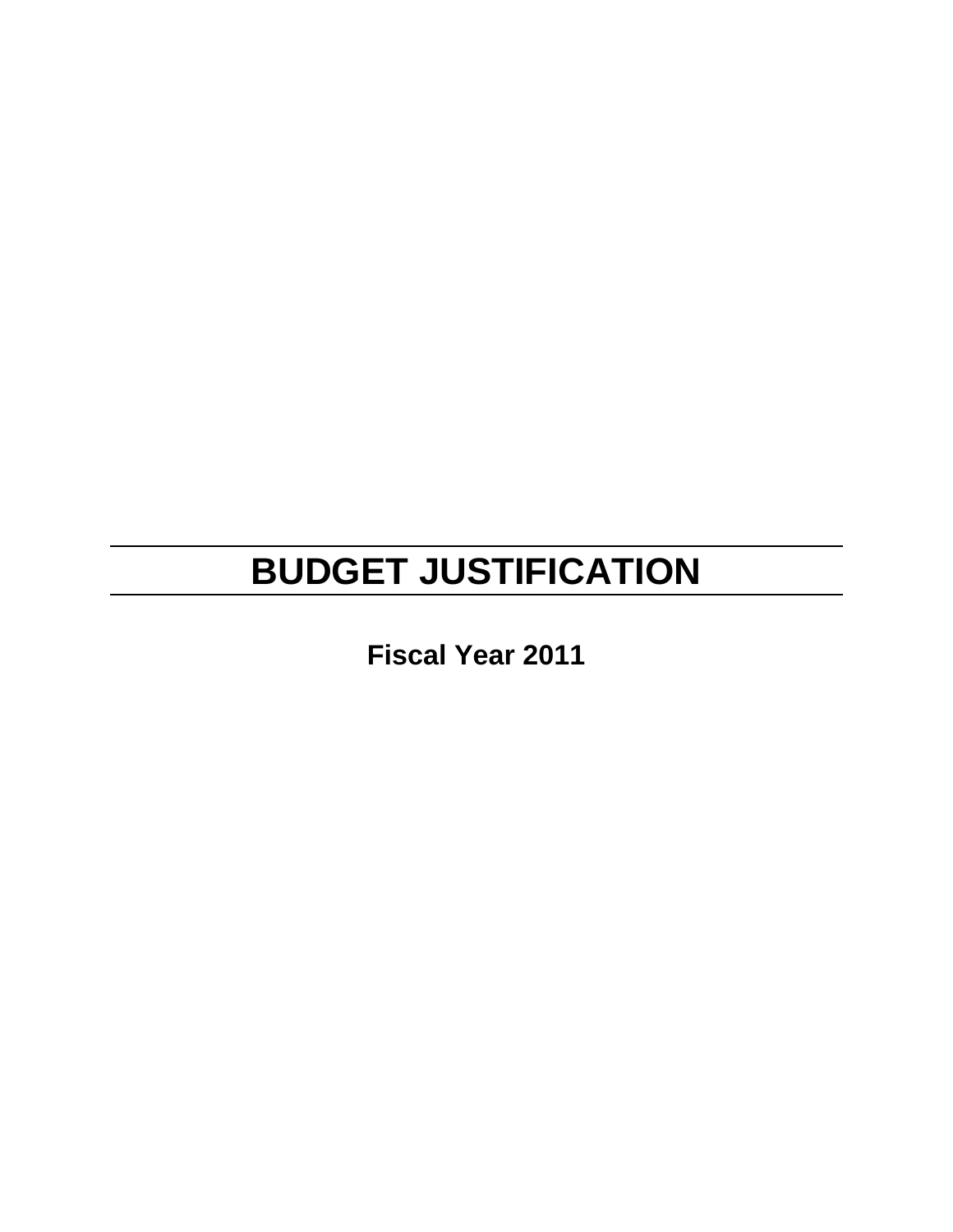# **Budget Justification for Fiscal Year 2011 Chemical Safety and Hazard Investigation Board**  February 1, 2010

# **Table of Contents**

| Appendix B: 25 Fatal Chemical Incidents the CSB Did Not Investigate in 2009 11 |  |
|--------------------------------------------------------------------------------|--|
|                                                                                |  |
|                                                                                |  |
| Appendix E: Significant Adjustments to Analysis of Change FY 2010-2011  15     |  |
|                                                                                |  |
|                                                                                |  |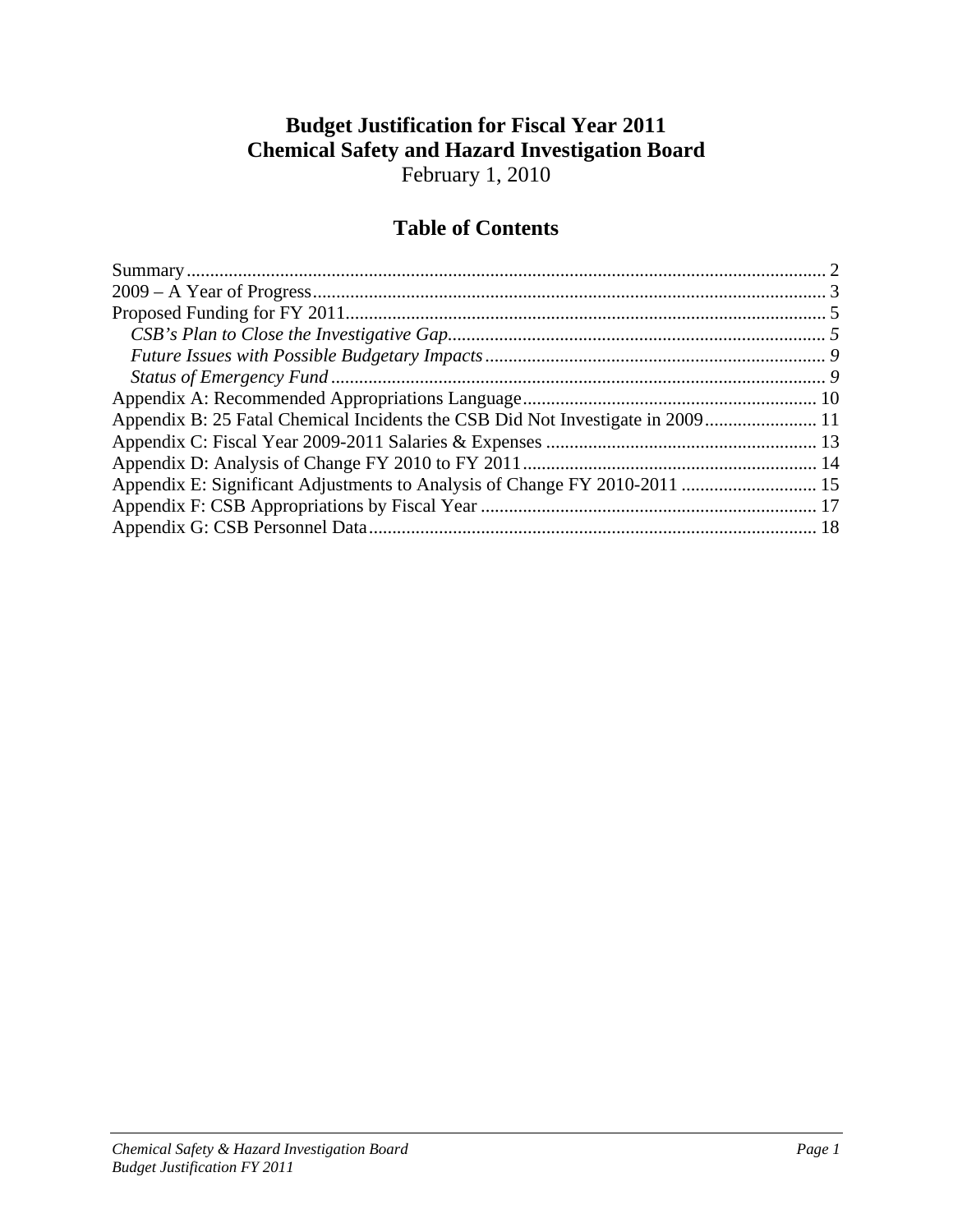# **Budget Justification for Fiscal Year 2011 Chemical Safety and Hazard Investigation Board February 1, 2010**

#### **Summary**

For fiscal year (FY) 2011, the Chemical Safety and Hazard Investigation Board (CSB) requests a budget of \$12.71 million, an increase of \$2.16 million above the FY 2010 operating budget of \$10.55 million<sup>1</sup> and \$1.91 million above the president's request.<sup>2</sup> The proposed increase funds the establishment of a new five-investigator regional office to be located in or near Houston, Texas, the heart of America's oil and chemical industry. The CSB also requests support for a new three-person investigative team to focus on shorter-term investigations. The Board believes that these two steps are essential to help close the gap between the number of serious chemical accidents that occur each year and the number the CSB is actually able to investigate. Other increases are related to full-year funding for the salaries and benefits of five board members,<sup>3</sup> a director of operations, one additional investigator (an expert in blast modeling), and additional positions required to support increased investigative activity and to meet statutory responsibilities including implementation of a required reporting rule. Finally the CSB requests \$327,900 for needed information technology (IT) capital equipment to coordinate operations between headquarters and the various field offices.

 $\overline{a}$ 

<sup>&</sup>lt;sup>1</sup> Excludes a one-time appropriation of \$600,000 in FY 2010 for a study on the industrial use of methyl isocyanate by the National Academy of Sciences.

<sup>&</sup>lt;sup>2</sup> Under Section 112(r) of the Clean Air Act Amendments of 1990, the CSB prepares its budget request and justification independently from the Office of Management and Budget; as a result, the requested amounts may differ from those in the president's budget.

 $3$  The CSB statute authorizes five members, but the agency has had unfilled seats continuously since August 2007. The agency has used funds from the unfilled seats to support investigations and other mission priorities.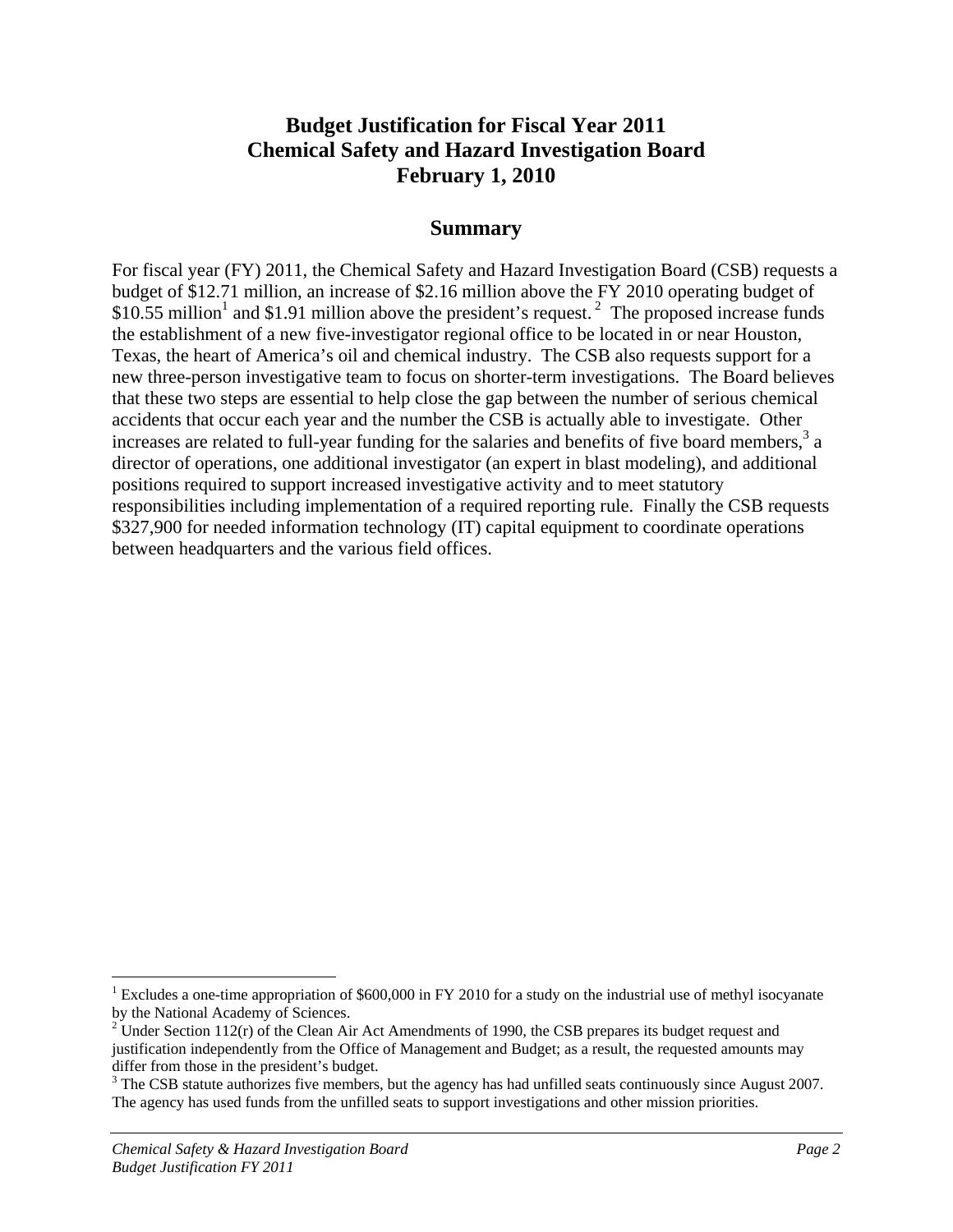# **2009 – A Year of Progress**

The CSB continued to fulfill its statutory mission by deploying investigators to major chemical process accident sites, preparing comprehensive investigation reports, presenting testimony in congressional hearings, convening public meetings throughout the country, and effecting positive change in regulations, standards, and industry practices – all with the goal of preventing future deaths, injuries, economic losses, and environmental damage resulting from chemical accidents.<sup>4</sup>

During 2009, the Board's investigations, recommendations, and studies continued to have positive national and global impacts, raising the awareness of hazards and preventing accidents. The CSB testified at an investigative hearing of the House Energy and Commerce Committee in April concerning the August 2008 pesticide waste explosion at Bayer CropScience in Institute, West Virginia, which killed two employees and forced tens of thousands of residents to take shelter. As a result of this hearing, the House and Senate passed new legislation aimed at protecting the public's right-to-know about chemical accidents and discouraging companies from improperly asserting secrecy claims under homeland security laws. On October 28, the president signed the American Communities' Right to Public Information Act into law as part of the homeland security appropriations bill.

Following the House investigation and a preliminary report by the CSB, Bayer CropScience pledged an 80% reduction in its inventory of methyl isocyanate (MIC), the deadly chemical involved in the 1984 Bhopal disaster. Up to 37,000 pounds of MIC was stored in an aboveground pressure vessel located near the center of the 2008 explosion in Institute; as part of its inventory reduction plan, Bayer pledged to eliminate aboveground storage of the chemical. The promised MIC reduction is an example of the kind of safety progress that can be achieved by making public the facts and circumstances of chemical accidents. The CSB's work also helped to protect the community in Woods Cross, Utah, where two serious refinery accidents occurred in 2009, including an explosion that damaged more than 100 homes, rendering some of them uninhabitable. Working in coordination with state and federal regulators, the CSB successfully persuaded the refinery to temporarily shut down until serious equipment integrity and maintenance issues can be resolved.

The CSB completed four accident investigation reports in 2009, issued a safety bulletin on gas purging and urgent recommendations on refinery safety, and conducted three public meetings in West Virginia, Florida, and Georgia. CSB recommendations that were issued in 2009 will help protect workers and communities from releases of toxic substances like hydrogen fluoride, educate chemical engineering students about chemical hazards, and safeguard factories from catastrophic dust explosions. In addition to completing these projects, CSB personnel deployed to 15 accident sites across 11 different U.S. states and territories during 2009. Investigations are now proceeding on a record-high total of 17 cases.

<u>.</u>

<sup>&</sup>lt;sup>4</sup> For a detailed description of the CSB's activities and accomplishments in FY 2009, please see the agency's Performance and Accountability Report (PAR), available on the Legal Affairs page at CSB.gov.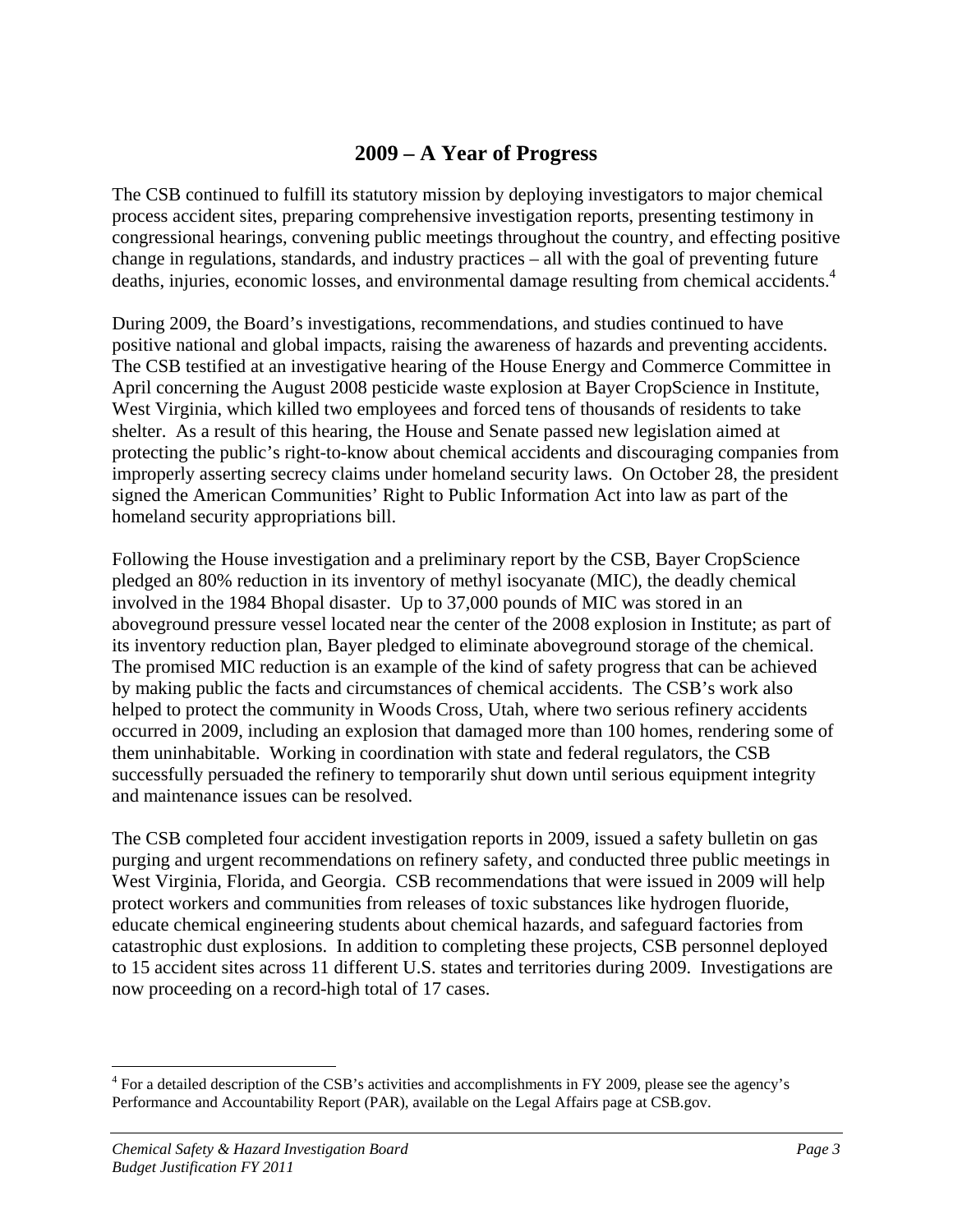During 2009 the CSB officially opened its first regional office in Denver, Colorado, with five investigators. Based at the Denver Federal Center, the office has already made major contributions to the CSB's investigative program and is now carrying forward nine of the CSB's ongoing investigations. The Denver regional office also led an effort to increase the CSB's investigative capacity by conducting a larger number of short-duration investigations, as suggested by the Government Accountability Office  $(GAO)$  in 2008.<sup>5</sup> Specifically, Denver investigators conducted short, focused deployments to five selected fires and explosions that involved hot work, such as welding or torch-cutting, near flammable storage tanks. Investigators also relied on the work of other investigative agencies to gather information on other hot-work accidents, following up on a specific recommendation of the GAO. The overall result is a detailed safety bulletin on hot work hazards, which the CSB plans to issue in early 2010.

To improve its incident screening and surveillance program – and to implement another key recommendation of the GAO from 2008 – in June 2009 the CSB issued an advance notice of proposed rulemaking for an incident reporting regulation, as required by the CSB's authorizing statute. The notice described four options for possible rulemaking. The CSB received numerous public comments and is currently analyzing those comments and developing a proposed reporting rule. The CSB also took numerous steps to remedy data quality issues its existing incident screening data, which were identified by the GAO, and has implemented a new secure database system for collecting and accurately documenting incidents.

The CSB released four computer-animated safety videos, based on CSB investigative findings and recommendations. Among these was a 30-minute video on the deadly hazards from combustible dust accumulations at industrial workplaces – the hazard that killed 14 workers and injured dozens of others at the Imperial Sugar plant in Savannah, Georgia, in 2008. CSB safety videos, which have been viewed online millions of times and distributed worldwide on DVD, were recognized in 2009 by awards from noted educational and professional organizations and have been touted by academia and industry as very useful tools in raising safety awareness.

The CSB also developed a new video tool – short video safety messages directly from the CSB chairman – released on YouTube and the CSB's newly redesigned and improved website. The first five safety messages in 2009 – which covered topics such as plant winterization, pressure vessel safety, and maintaining safety during the recession, garnered more than 160,000 hits on YouTube. The CSB also began work on an educational video about the hazards of oil and gas storage tanks, following a tragic explosion in October 2009 that killed two Mississippi teenagers – one of a series of such accidents across the country in oil-producing states.

Finally, the year saw a significant step forward for implementing a major CSB recommendation, as U.S. Secretary of Labor Hilda Solis announced plans in April to begin rulemaking on a comprehensive combustible dust regulatory standard. The action followed a November 2006 safety recommendation from a CSB study that identified 281 combustible dust fires and explosions over a 25-year period. Later in 2009 the Labor Department issued an advance notice of proposed rulemaking and held public meetings on the subject. The actions followed a sustained advocacy effort by the Board, which included testimony at House and Senate hearings

 $\overline{a}$ <sup>5</sup> U.S. Government Accountability Office Report GAO-08-864R.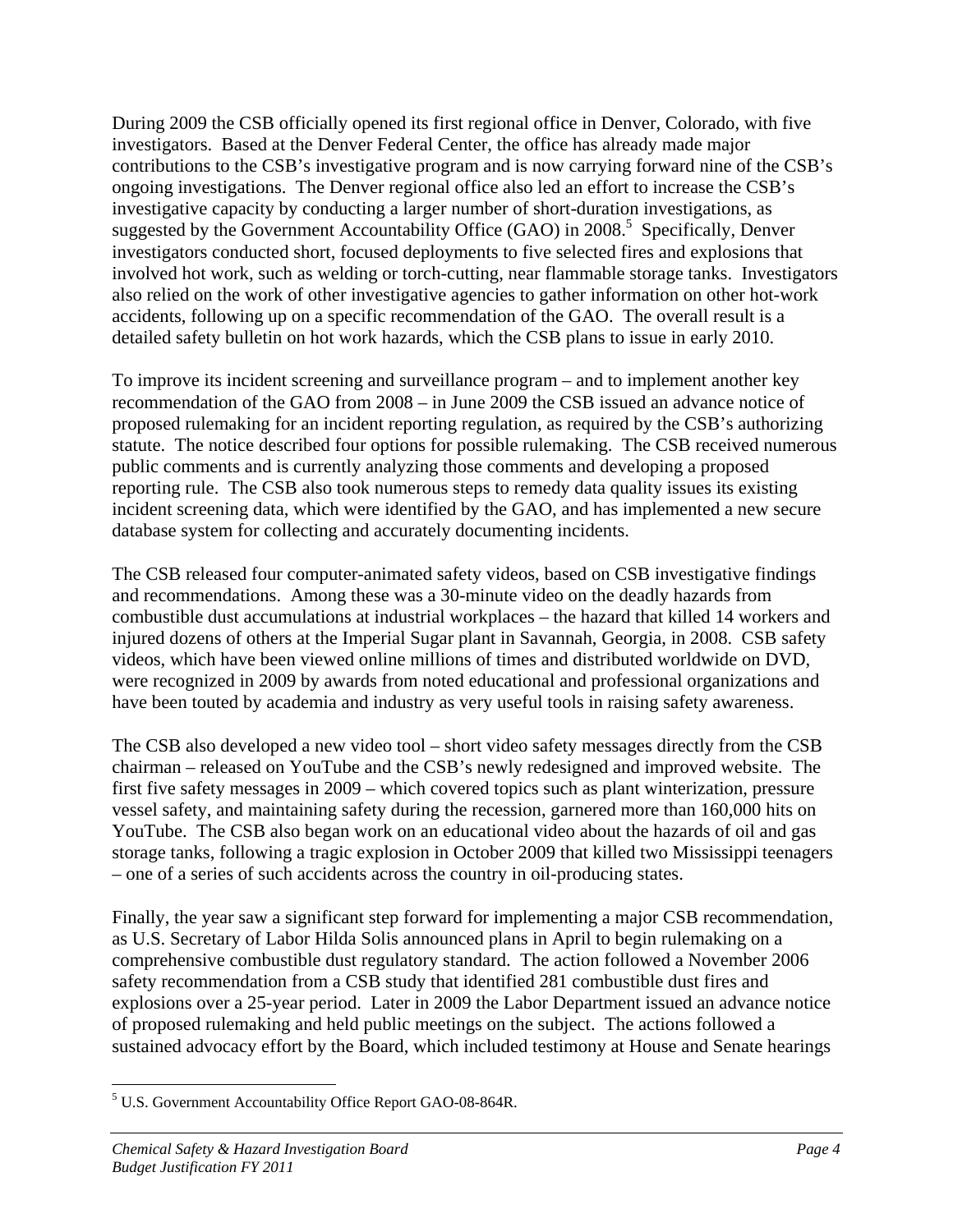and numerous appearances before the news media and stakeholder organizations, all designed to prevent additional worker deaths from preventable dust explosions.

# **Proposed Funding for FY 2011**

To continue its highly influential chemical safety investigations and studies, the Board requests funds to expand the Office of Investigations by establishing a new regional office to be located in the Houston area, near many of the country's largest oil and petrochemical sites. The CSB also seeks funds to cover the full-year cost of two anticipated appointments to the Board, which will bring the Board to five sitting members for the first time since August 2007. Finally, the CSB seeks funds for a director of operations, as suggested by the GAO in a 2008 audit report, and for additional positions required to support increased investigative activity and to meet statutory responsibilities. Finally, the CSB requests funding for needed IT equipment modernization and for additional positions required to support additional offices and investigations.

#### *CSB's Plan to Close the Investigative Gap*

A 2008 GAO report pointed to an "investigative gap" which was defined as "the difference between the number of accidents [the CSB] investigates and the accidents that meet statutory criteria triggering CSB's responsibility to investigate." 6 The GAO recommended that the CSB "develop a plan to address the investigative gap and request the necessary resources from Congress to meet [the] CSB's statutory mandate," i.e. to investigate "any accidental release resulting in a fatality, serious injury or substantial property damages."

By the time the GAO report was issued, the CSB was already well on its way to establishing its first regional office in Denver. The Denver office is now staffed with one five-person investigative team; the team is currently investigating accidents in Colorado, Utah, Wisconsin, Texas, and elsewhere. Recruiting investigators in Denver proved to be much easier and faster than recruiting in Washington, DC, which has a higher cost-of-living and a shortage of qualified applicants with backgrounds in the petrochemical industry. Compared to DC-based job postings, Denver-based postings have elicited at least 2-3 times the number of applications.

Another benefit of the regional office approach is the ability to respond more quickly to accidents in more states. The CSB's experience over more than ten years indicates that rapid response is critical to protecting accident sites from alteration, securing crucial physical evidence and witness testimony, and developing good working relationships with other agencies, response organizations, and companies.<sup>7</sup> Still a further advantage of a regional approach is the development of ongoing relationships and exchanges of information with state and local officials, regulators, and stakeholders around the country.

 $\overline{a}$ 

<sup>6</sup> U.S. Government Accountability Office Report GAO-08-864R.

 $<sup>7</sup>$  Historically, the need to deploy teams from a single location (Washington, DC) located in the eastern time zone</sup> has added up to 24 hours to the time when CSB investigators arrive on site. In some cases this resulted in the loss, alteration, or removal of evidence before investigators could arrive.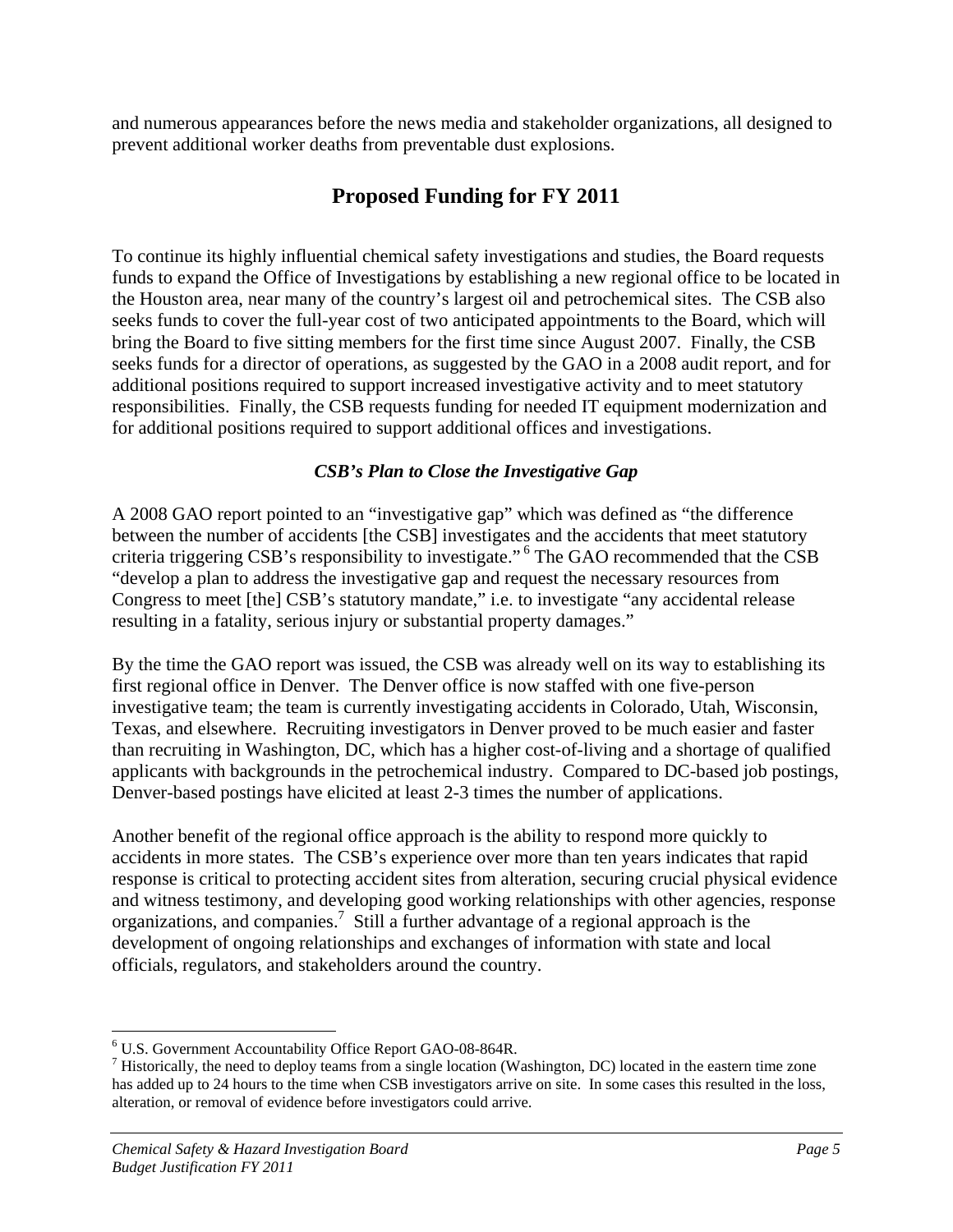Despite the modest growth of the CSB's investigative program, the investigative gap remains. Under the improved screening program implemented in 2009, the CSB identified 237 chemical accidents that were considered "high consequence," i.e. resulting in deaths, in-patient hospitalizations, property damage in excess of \$500,000, large evacuations, or other specific and significant harm.<sup>8</sup> Thirty-two of these accidents resulted in one or more fatalities. The CSB sent teams to the sites of seven fatal accidents and eight other serious but non-fatal accidents.

The CSB believes that the regional office approach is a key method to decrease the investigative gap. The Denver office demonstrates the ability to hire qualified candidates outside of the DC area, and the ability to deploy more rapidly to accident sites in the central part of the U.S. The Houston area in Texas is a logical choice for the next CSB regional office. Among the 237 highconsequence accidents recorded in 2009, there were 34 that occurred within a 500-mile radius of Houston.

Historically since 1998, the CSB has conducted 13 investigations of major accidents in Texas alone – approximately 20% of the CSB's total cases. These 13 investigations include the CSB's largest and most influential case, the BP refinery disaster in Texas City, as well as many other investigations at large, strategic petrochemical sites. The CSB currently has ongoing investigations at three Texas oil refineries, a major Texas chemical site, and a Texas-based university; we are also continuing to gather information on any health impacts from a major chemical fire in Bryan, Texas, in July 2009 which resulted the evacuation of two cities.

The projected cost in FY 2011 for opening a five-person CSB investigative office in the Houston area is approximately \$765,000. The figure includes one-time costs (such as relocation and recruitment, furniture and computers, and safety equipment) as well as partial-year compensation costs. For FY 2012 and succeeding years, we estimate the annual cost of maintaining and operating the Houston office at \$1.02 million.

The GAO's 2008 report also noted that another strategy to close the CSB investigative gap is to conduct a significant number of brief investigations that involve either a very short-term commitment of CSB investigators or relying more heavily upon investigative work by other organizations, such as emergency responders. Since August 2008, the new Denver office has successfully adopted this approach by performing short investigations of multiple serious accidents involving welding near storage tanks, leading to the development of a new safety bulletin and recommendations for better practices. The safety bulletin relies on a series of very short-term CSB deployments as well as reports of other agencies, such as fire departments and the EPA, for those cases the CSB did not or could not investigate.

Building upon this example, the CSB requests funding in 2011 to establish a new three-person investigative team that is primarily focused on conducting short-term investigations or assessments and issuing brief products, such as safety alerts or outreach materials. The CSB anticipates that a team focused exclusively on shorter investigations – those which do not involve

1

<sup>&</sup>lt;sup>8</sup> While these accidents are likely within the CSB's investigative jurisdiction, the CSB is not asserting that all 237 necessarily warrant independent federal investigations. Even under the proposed expansion, the CSB would continue to focus on a subset of high-priority cases.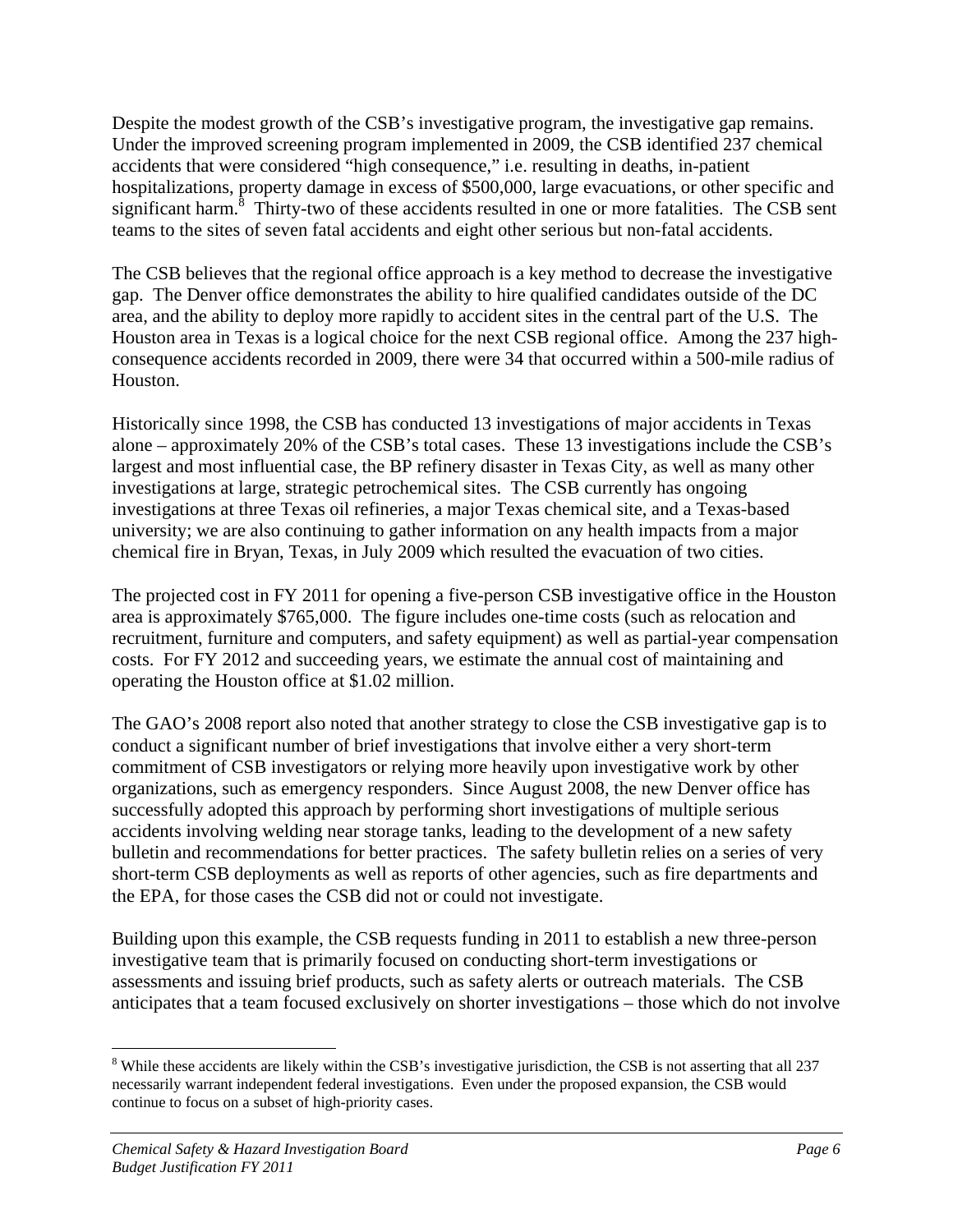extensive equipment testing, witness interviews, or document collection – could be deployed to at least 12 accident sites each year.

The results of these short investigations will include (a) identification of major safety issues that warrant a full-scale investigation and commitment of additional resources; (b) identification of well-known, recurrent issues that can be discussed in brief reports or outreach products; (c) collection of safety information that can be used in future agency reports and studies; (d) verification and improvement of the quality of data used to screen incidents; and (e) establishing contacts with other investigative organizations (such as state and local agencies) whose reports the CSB could gather and analyze.

The CSB believes that the costs of the Houston office and the additional team can be readily justified in comparison to the economic and human cost of the accidents we investigate. Even a single major accident at a large site can result in immense costs to society. For example, the recent combustible dust explosion at the Imperial Sugar plant in Savannah, Georgia, not only killed 14 workers, but cost \$345 million in property and economic losses that were ultimately paid by the company's insurers. These costs are, of course, ultimately borne by other productive businesses through higher premiums and by consumers. Similarly, frequent accidents at America's 150 oil refineries result in unplanned outages and shutdowns that can and have destabilized regional gasoline markets – costs which are also paid by consumers at a time of economic hardship.

The CSB is the only federal agency that is completely focused and dedicated to the prevention of these chemical accidents. CSB investigations are unique in their depth, thoroughness, and independence. Each investigation is an opportunity to produce findings, recommendations, and information to save lives by preventing future accidents – accidents that may also cost jobs, damage neighborhoods, disrupt regional economies, and permanently shutter important factories and refineries.

In addition to funding for a Houston regional office and additional investigative team, the CSB seeks needed resources for:

- Full-year funding for two presidentially appointed, Senate-confirmed Board members, bringing the Board to the full strength and diversity, as required by the authorizing statute (\$145,000 increase).
- Full-year funding for a director of operations to oversee the agency's investigative and technical programs, as recommended by the GAO (\$177,000 increase).
- An in-house expert on blast and explosion modeling, a skill the CSB has struggled to acquire through contracts (\$128,000 increase).
- Funding for critical staff positions to support increased investigative activity and to meet agency information management responsibilities (\$191,000 increase).<sup>9</sup>

 $\overline{a}$ 

<sup>&</sup>lt;sup>9</sup> The requested funding is required to pay for the full-year costs for three positions required to support unprecedented legal and information management demands on the CSB, which are anticipated to increase even further as the agency expands its activities. For example, on one recent day alone, the CSB issued seven subpoenas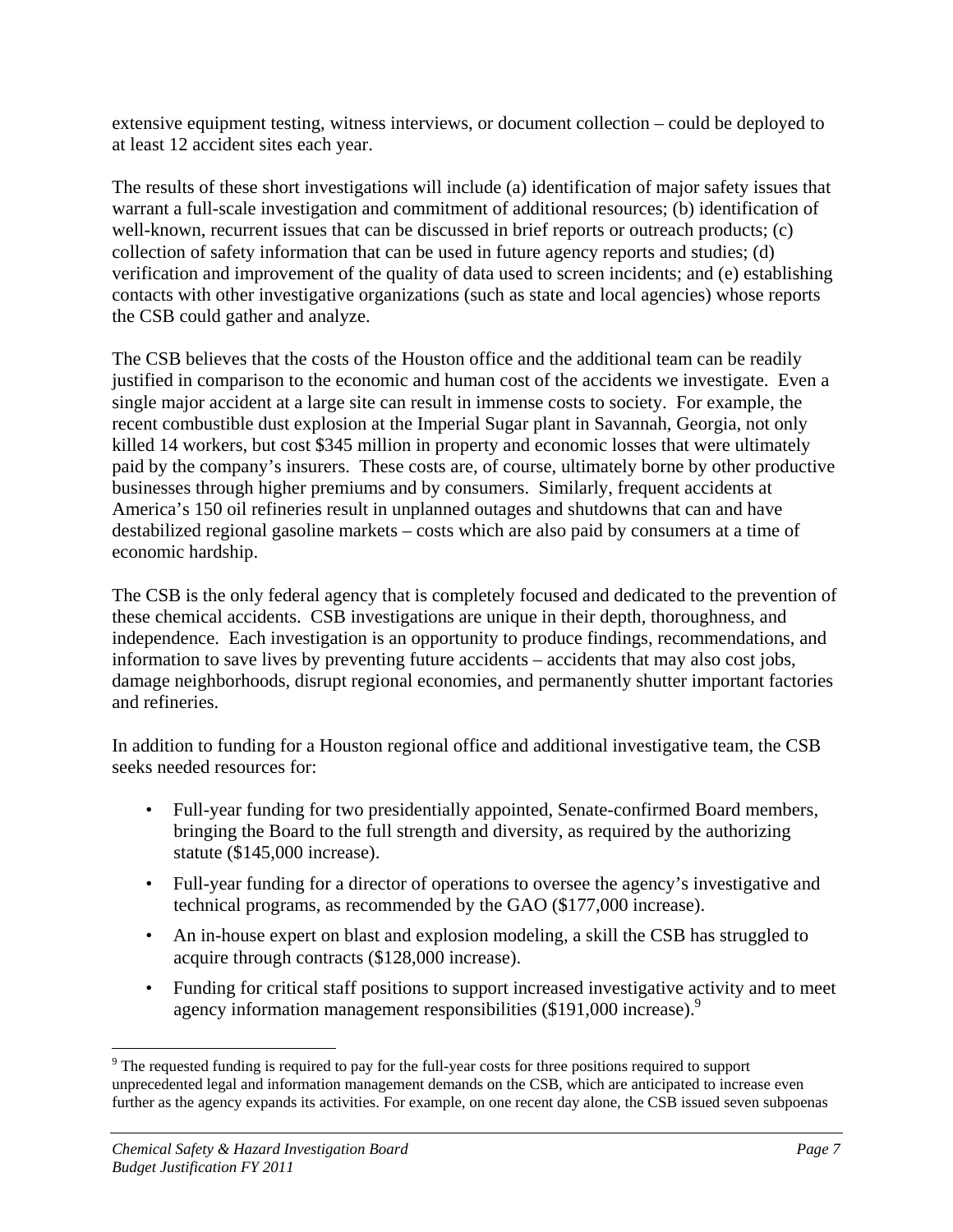- A human resources specialist needed to comply with new Office of Personnel Management (OPM) procedures (\$50,000 increase).<sup>10</sup>
- Needed modernization of IT equipment, e.g. to provide video conferencing capabilities among the CSB's offices around the country  $(\$328,000).$ <sup>11</sup>

Without the phased expansion of the CSB investigative program, the investigative gap identified by the GAO and others will persist and will not be reduced. Inevitably there will continue to be serious accidents – many causing fatalities, life-threatening injuries, or catastrophic damage – for which no public, root-cause investigations will occur. The lack of public investigations represents a significant lost opportunity for developing new findings and recommendations that could save lives in the future.

As recommended by the GAO, the CSB is now proceeding with the process to develop an accident reporting rule, as required by federal law under the Clean Air Act Amendments of 1990, which established the Board. Specifically, the law requires that the CSB:

… establish by regulation requirements binding on persons for reporting accidental releases into the ambient air subject to the Board's investigatory jurisdiction. Reporting releases to the National Response Center, in lieu of the Board directly, shall satisfy such regulations. The National Response Center shall promptly notify the Board of any releases which are within the Board's jurisdiction.

The Board notes that to implement and enforce a reporting rule across the country may have significant long-term budget impacts; the CSB currently has approximately one full-

for different investigations, all of which may ultimately require time-consuming enforcement actions. The CSB has a persistent backlog of FOIA requests that must be reduced and has also faced increased demands for investigation information from U.S. Attorneys' offices around the country. Finally, the CSB will be issuing and implementing a reporting rule and ramping up investigative activity over the next year. Without additional legal and information management support, the CSB will not be able to meet its FOIA obligations and other information management responsibilities, to implement the reporting rule on schedule, or to otherwise support investigations.

<sup>10</sup> At present, nearly all HRM responsibilities are handled by one senior-level employee at the CSB, with limited assistance from an outside service provider. Additional help is needed in this function for several reasons. First, a junior level HR Specialist is necessary to support anticipated growth in the CSB's investigative staff, including anticipated recruitment and the retention of highly specialized technical staff. Second, OPM has imposed requirements on all agencies over the past two years requiring additional reporting while limiting the effective use of outside service providers. The net result of these changes is a dramatic workload increase for the CSB's single employee focused on human capital planning and management. Finally, the CSB simply needs backup in the HRM function to ensure continuity of operations in the event of an emergency.

 $11$  The requested funding supports a number of agency Information Technology (IT) initiatives established under the agency's Information Resources Management Plan—the five year strategic plan for IT investments. Lack of funding will negatively impact the investments already underway. These initiatives include new investments in collaborative technologies and telecommunications systems, such as a video conferencing and Web 2.0 technologies. As the agency expands operations to regional offices, these technologies facilitate staff collaboration on investigations and other agency business. In addition, the funding is needed to continue the maintenance and expansion of existing programs, such as the agency electronic records program and investments in advanced field investigation information technology.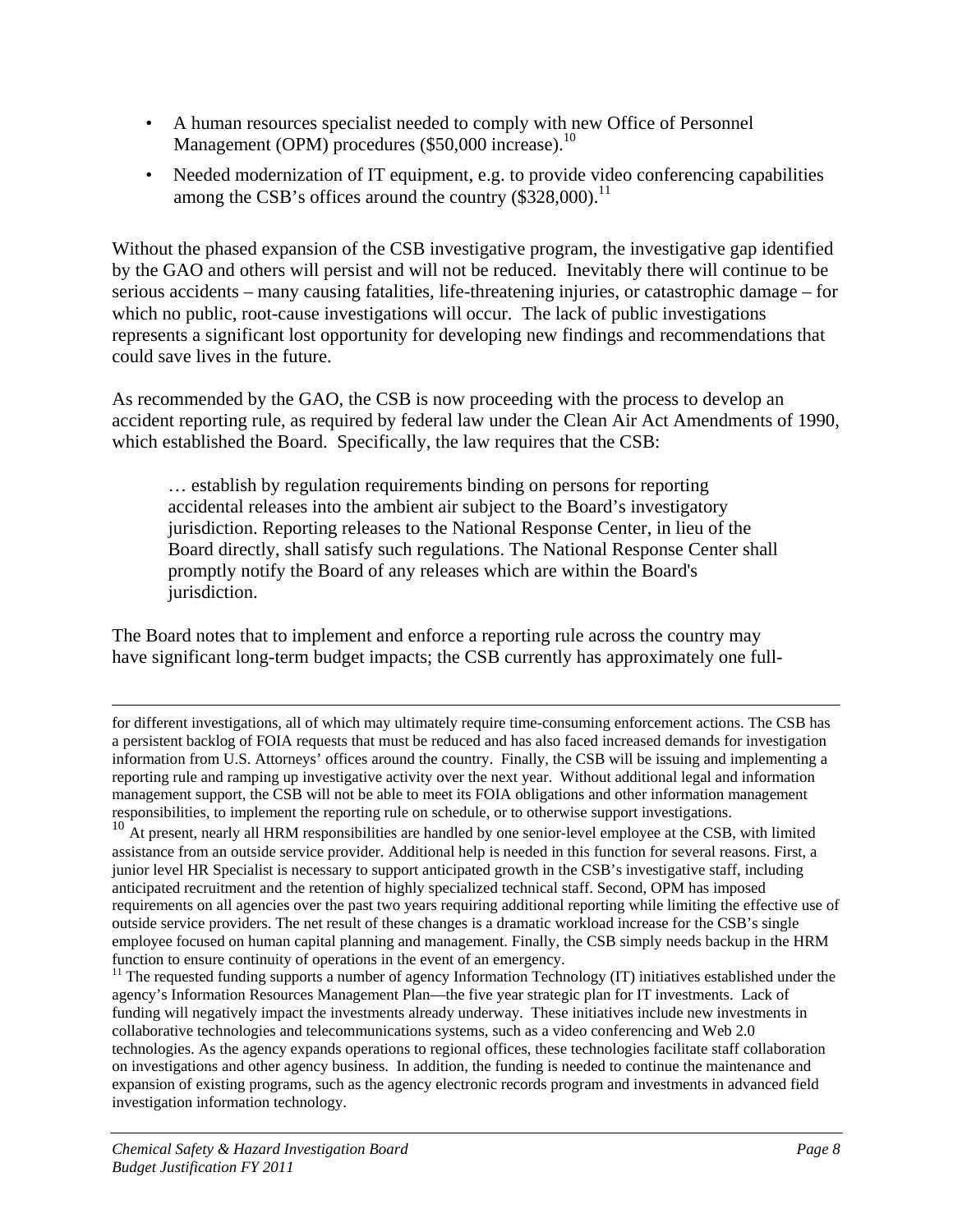time equivalent (FTE) focused on incident screening and data collection, and the CSB spends less than \$20,000 per year on contract support for this function.

As the CSB proceeds through the public rulemaking process, it will provide additional information to Congress and the OMB about the estimated costs of the reporting system.

#### *Future Issues with Possible Budgetary Impacts*

Rental of office space is a major component of the CSB budget, accounting for approximately \$842,000 in FY 2009. For more than ten years, the CSB headquarters has been located in commercial office space in downtown Washington, DC. At the end of FY 2010, the agency's ten-year lease (which provides space at slightly below current market rates) is set to expire. The existing lease has an option to renew for an additional five years, and the CSB is negotiating to exercise this option. However, the CSB cannot project FY 2011 rental costs with complete precision until it completes these negotiations. Further, in the event the CSB is unable to negotiate satisfactory terms, the agency may be obliged to relocate its headquarters office within Washington, DC. The CSB's FY 2010 operating budget includes an allowance for relocation costs. The CSB will keep the relevant Congressional committees and the Office of Management and Budget informed of the status of its leasing arrangements and costs.

#### *Status of Emergency Fund*

The CSB currently has a no-year emergency fund for investigations totaling \$844,000. The agency is not currently requesting any change to this fund. Thus far, the CSB has been able to fund investigation costs through reprogramming existing funds without drawing down the emergency fund. Should the need arise for the Board to draw upon the fund due to an emergency circumstance, the agency will immediately inform Congress and the Office of Management and Budget.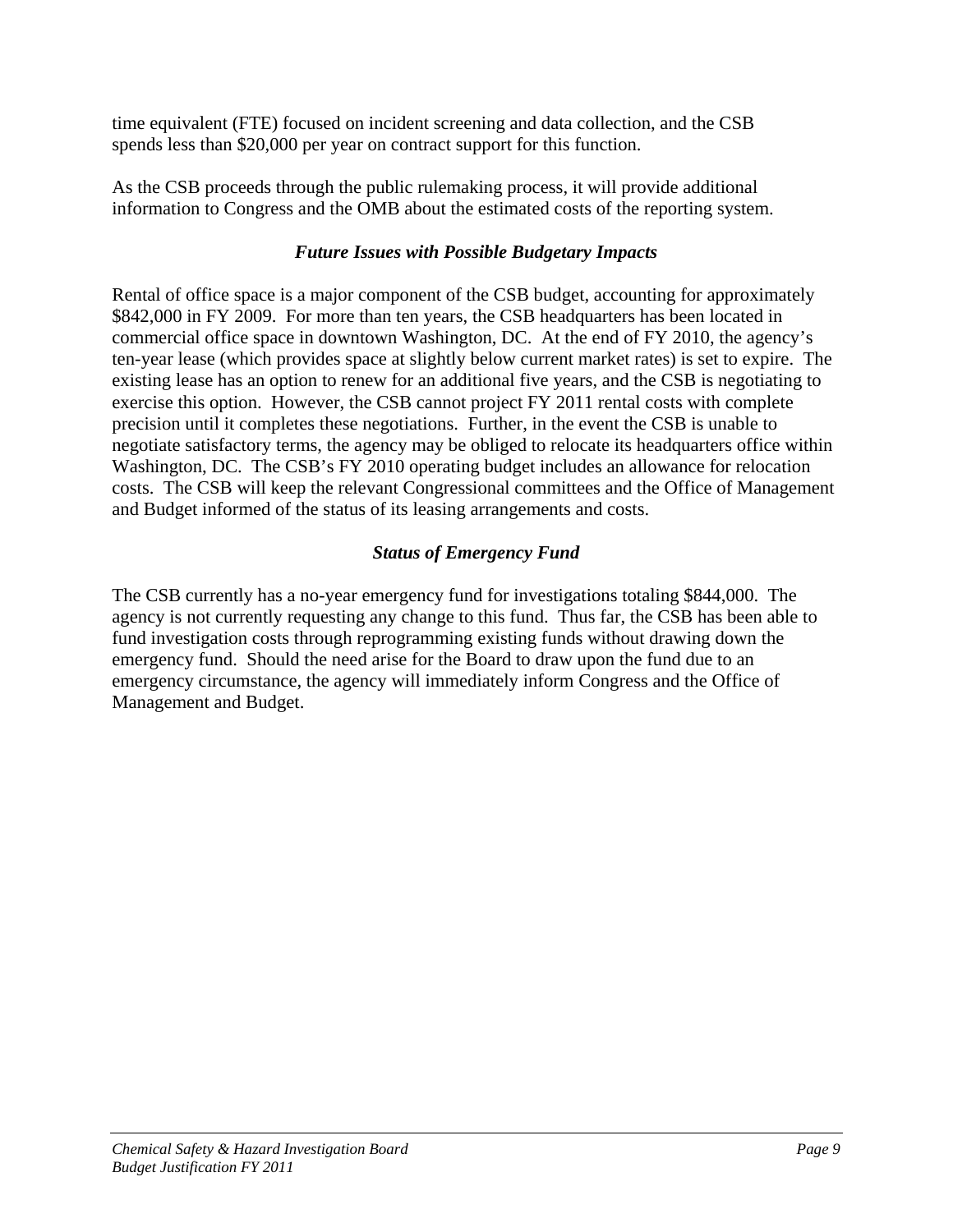# **Appendix A: Recommended Appropriations Language**

#### **CHEMICAL SAFETY AND HAZARD INVESTIGATION BOARD**  *Federal Funds*

#### **General and special funds**

#### CHEMICAL SAFETY AND HAZARD INVESTIGATION BOARD

#### **SALARIES AND EXPENSES**

For necessary expenses in carrying out activities pursuant to section  $112(r)(6)$  of the Clean Air Act, as amended, including hire of passenger vehicles, uniforms or allowances therefore, as authorized by 5 U.S.C. 5901-5902, and for services authorized by 5 U.S.C. 3109 but at rates for individuals not to exceed the per diem equivalent to the maximum rate payable for senior level positions under 5 U.S.C. 5376, \$12,709,000: *Provided*, that the Board shall hereinafter qualify as a "public health authority" under the medical privacy requirements of the Health Insurance Portability and Accountability Act of 1996 ("HIPAA")(Pub. L. No. 104-191, 110 Stat. 196 (1996)) and its implementing privacy regulations (45 CFR Part 164) and is authorized to collect and receive protected health information as a public health authority under HIPAA.<sup>12</sup>

<u>.</u>

 $12$  New language requested to clarify the CSB's authority to gather information on chemical accident victims from hospitals and other medical providers. As the CSB screens and investigates more accidents, it has encountered significant problems in collecting needed information for evaluating the seriousness of the accidents and the kinds of exposures that potentially occurred. The Board will communicate separately with its authorizing and appropriations committees on this subject and the need for the requested language.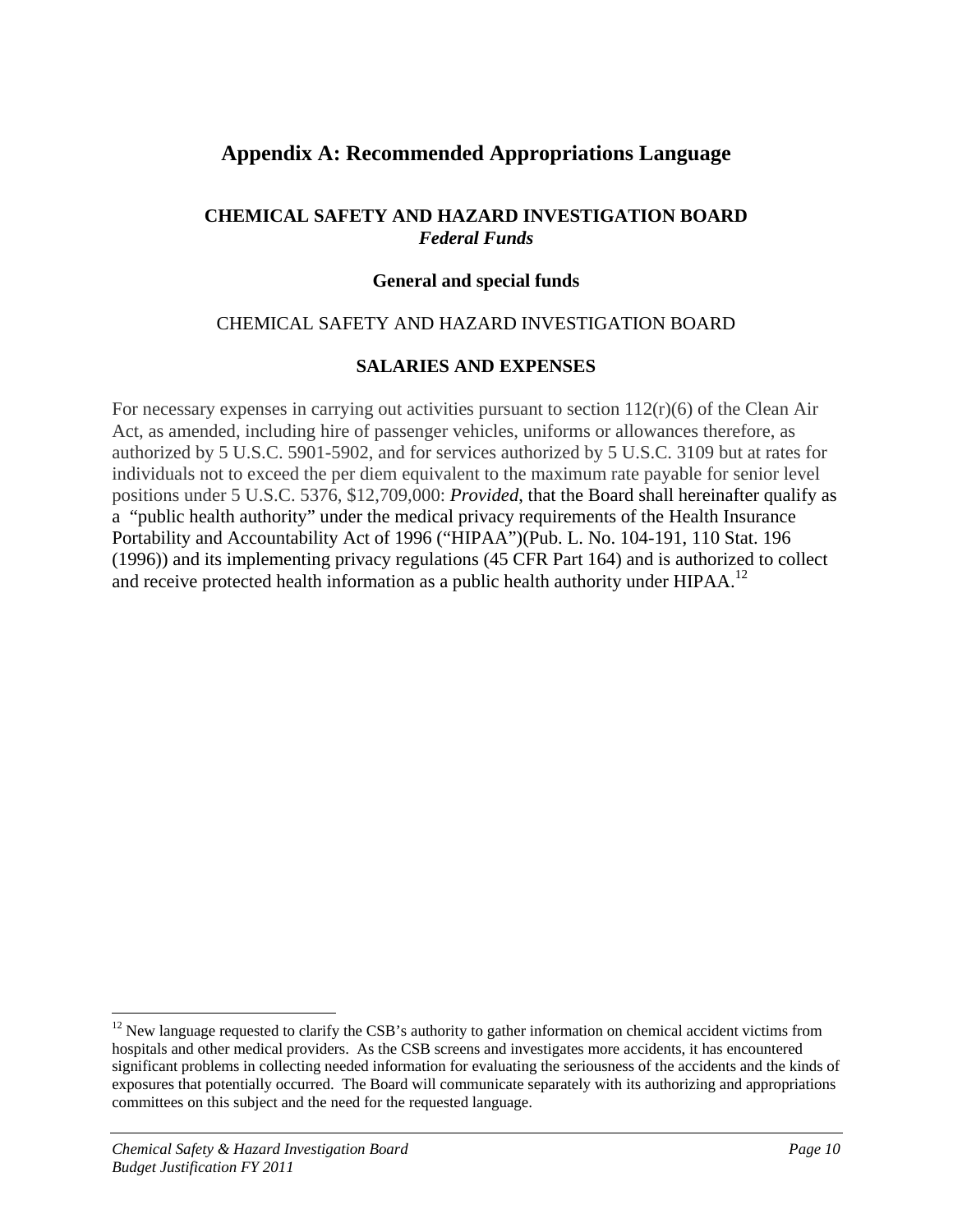# **Appendix B: 25 Fatal Chemical Incidents the CSB Did Not Investigate in 2009**

- **1. February 4, 2009, Eagle Lake, Texas:** An explosion of combustible vapor killed a welding company employee during work on a tanker truck.
- **2. April 11, 2009, Torrance, California:** A maintenance worker was fatally burned in the coking unit of a major Los Angeles-area refinery.
- **3. April 22, 2009, Franklin, Texas:** An explosion at a gas well killed an employee of a servicing contractor.
- **4. April 27, 2009, Sigurd, Utah:** A trucking company worker was killed when a waste oil tank exploded.
- **5. April 30, 2009, Waterford, Michigan:** A contract worker was killed while using a cutting tool near an underground gasoline storage tank.
- **6. May 13, 2009, Linden, New Jersey:** An industrial gas company employee was killed when an oxygen tank exploded.
- **7. May 13, 2009, Louisville, Kentucky:** Two maintenance contractors at a cold storage company were killed by the release of a reported 4,000 pounds of toxic anhydrous ammonia gas from the refrigeration system.
- **8. June 10, 2009, Waconia, Minnesota:** A propane explosion at a farm supply company killed a teenage employee.
- **9. June 15, 2009, Edison, New Jersey:** An undetermined hazardous materials release killed a jewelry company worker and injured others.
- **10. June 19, 2009, Stanton, Nebraska:** Toxic gases inside a grain pit killed one worker and critically injured another at an agricultural co-op.
- **11. June 20, 2009, Lumber Bridge, North Carolina:** An ammonia release killed a worker and injured others at a major poultry-processing facility with 2,500 employees.
- **12. June 29, 2009, Queens, New York:** Three workers, including a father and son, were killed by hydrogen sulfide gas released from a waste pit at a recycling company. Reports indicate one worker was overcome and fell into the pit, while the two other victims died attempting rescue.
- **13. July 2, 2009, Fulton, Mississippi:** An explosion involving naphtha solvent killed one and injured others at a plant that manufactures copper piping.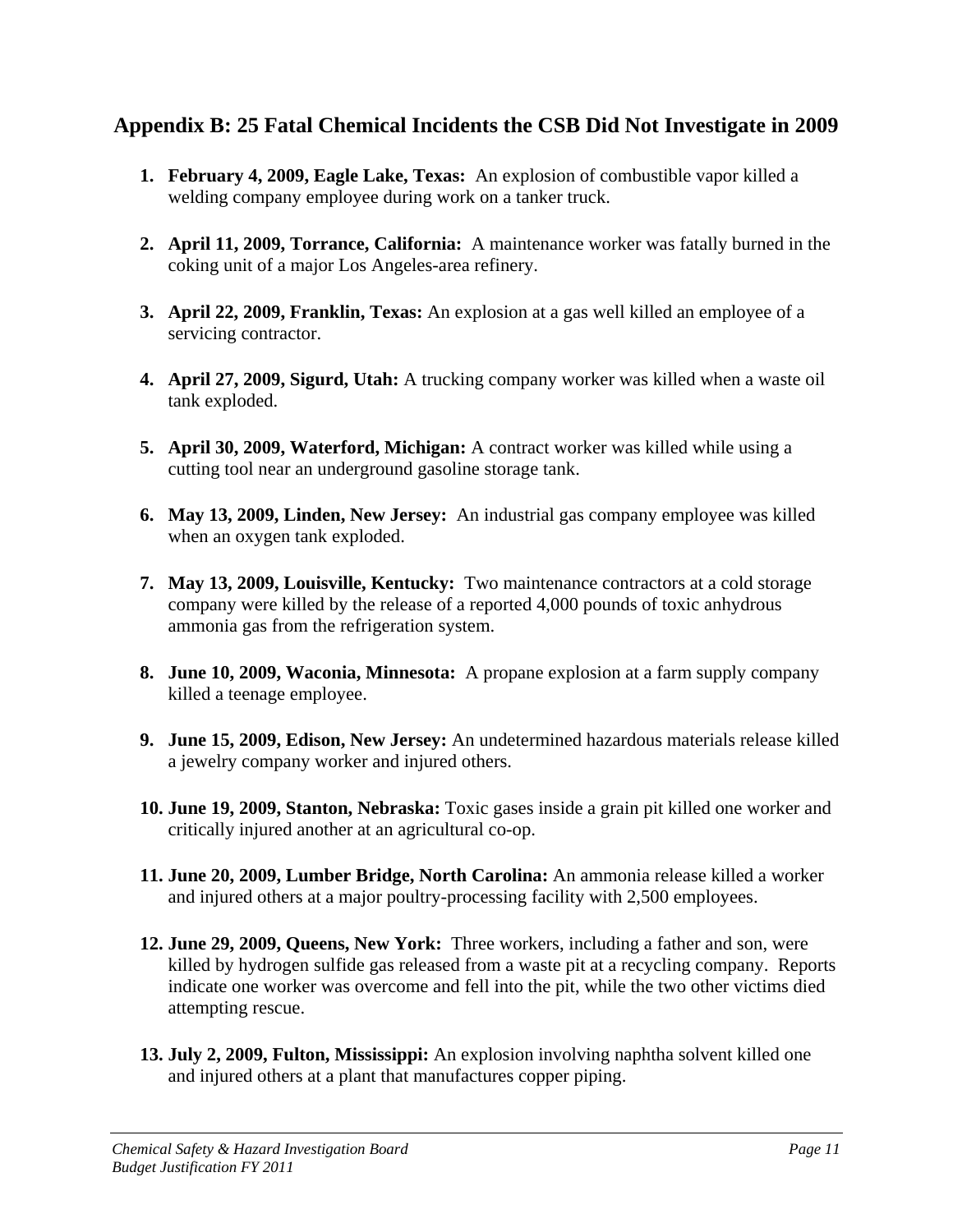- **14. July 5, 2009, Ocracoke, North Carolina:** Four employees of a fireworks company were killed and another was injured in an explosion, reportedly while assembling fuses inside a truck filled with fireworks.
- **15. July 7, 2009, Houston, Texas:** A worker was killed by an explosion while standing above a tanker truck that was being cleaned of flammable material, when flammable vapor contacted an undetermined ignition source.
- **16. July 28, 2009, McArthur, Ohio:** A blast at an explosives manufacturing company reportedly injured eight employees, including one who died more than a month later from burns.
- **17. July 30, 2009, Cleveland, Ohio:** An accident at a magnesium processing facility caused fatal burns and other injuries to an employee.
- **18. September 3, 2009, Clairton, Pennsylvania:** One contractor was killed and another injured by an explosion in a large cryogenic vapor-condensing unit at a major coke oven gas facility.
- **19. September 10, 2009, Guernsey, Ohio:** A release of highly toxic hydrogen sulfide from a gas well killed one worker and seriously injured another.
- **20. September 18, 2009, Syracuse, New York:** An explosion of a flammable substance killed a welder who was using a torch to cut apart 55-gallon drums.
- **21. October 18, 2009, Columbus, Wisconsin:** An explosion killed a worker at a printing plant when a grinding tool ignited flammable vapor from a solvent-based cleaning process.
- **22. November 16, 2009, Rosemount, Minnesota:** Two truck drivers were killed by a release of anhydrous ammonia from a transfer line between an ammonia terminal facility and a tanker truck.
- **23. November 20, 2009, Escatawpa, Mississippi:** An explosion of solvent fumes killed two workers and injured others while they were preparing surfaces for painting inside a tugboat under construction.
- **24. December 4, 2009, Texas City, Texas:** A boiler explosion killed one worker and injured two others at a major Gulf Coast oil refinery.
- **25. December 29, 2009, Elkhart Lake, Wisconsin:** The explosion of a burning dumpster at a metal foundry killed one firefighter and sent eight others to the hospital; reports indicate that the dumpster may have contained water-reactive aluminum wastes.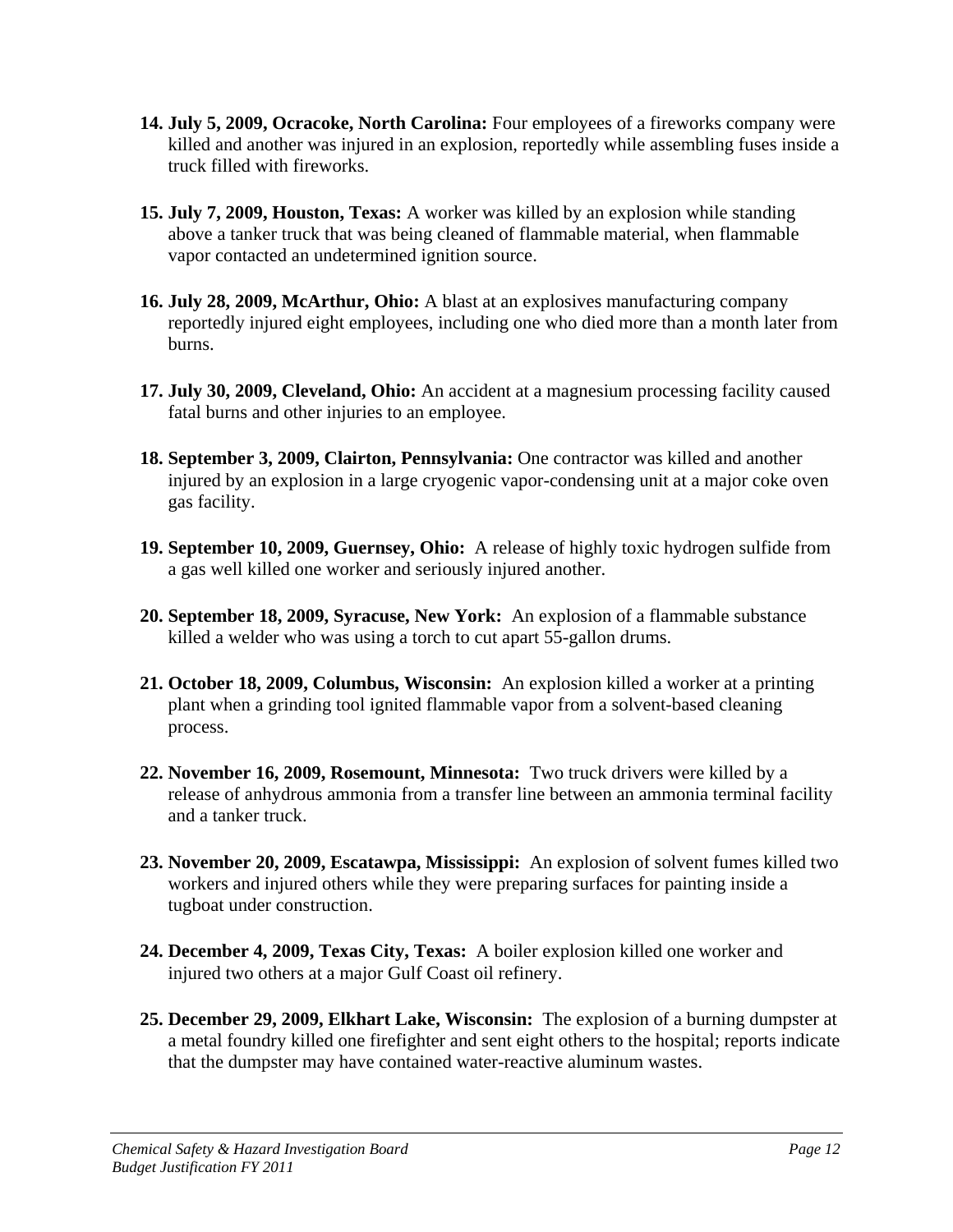# **Appendix C: Fiscal Year 2009-2011 Salaries & Expenses**

|                                              | <b>FY 2009</b><br><b>Actual</b> | <b>FY 2010</b><br>Budget <sup>1</sup> | <b>FY 2011</b><br><b>Request</b> |
|----------------------------------------------|---------------------------------|---------------------------------------|----------------------------------|
| <b>Personnel Compensation &amp; Benefits</b> | \$5,542                         | \$6,205                               | \$7,964                          |
| <b>Contractors</b>                           | 270                             | 332                                   | 277                              |
| <b>Fixed Costs</b>                           |                                 |                                       |                                  |
| Rent, Communications, & Utilities            | 904                             | 938                                   | 985                              |
| <b>Interagency Services</b>                  | 826                             | 605                                   | 665                              |
| Maintenance                                  | 43                              | 54                                    | 57                               |
| <b>Total Fixed Costs</b>                     | 1,773                           | 1,597                                 | 1,707                            |
| <b>Variable Costs</b>                        |                                 |                                       |                                  |
| Travel & Transportation                      | 364                             | 608                                   | 752                              |
| Rent, Communications, & Utilities            | 86                              | 90                                    | 88                               |
| Printing                                     | 26                              | 42                                    | 48                               |
| <b>Other Services</b>                        | 986                             | 1,494                                 | 1,291                            |
| <b>Supplies</b>                              | 185                             | 158                                   | 144                              |
| Equipment                                    | 325                             | 21                                    | 438                              |
| <b>Total Variable Costs</b>                  | 1,972                           | 2,413                                 | 2,761                            |
| <b>Total Costs</b>                           | \$9,557                         | \$10,547                              | \$12,709                         |

#### *(Dollars in Thousands)*

<sup>1</sup> Excludes a one-time appropriation of \$600,000 in FY 2010 for a study on the industrial use of methyl isocyanate by the National Academy of Sciences.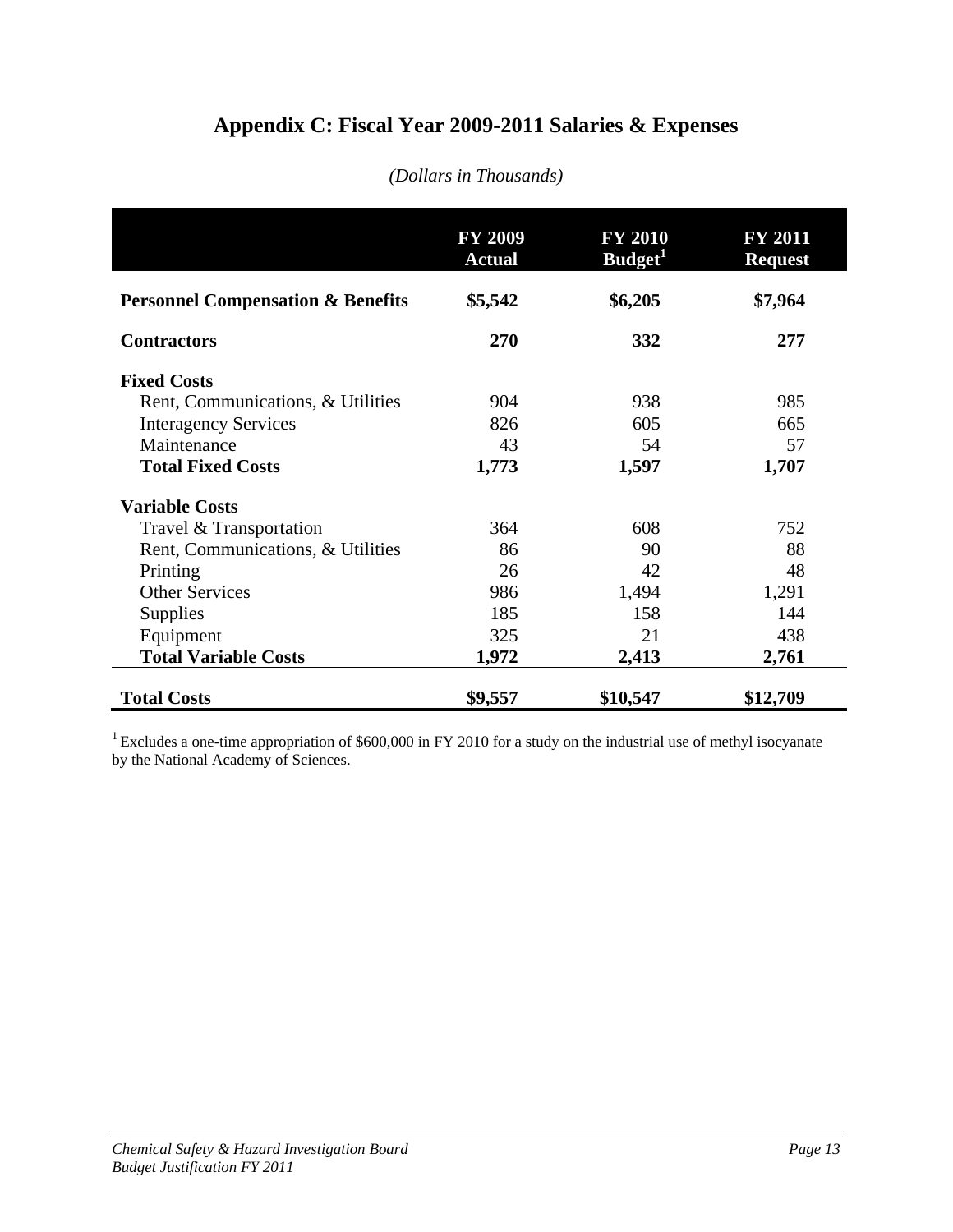# **Appendix D: Analysis of Change FY 2010 to FY 2011**

## **Salaries & Expenses**

*(Dollars in Thousands)* 

*FY 2010 Continuing Appropriation (Salaries & Expenses)***<sup>1</sup>**  *................................\$ 10,547* 

#### *Summary of Adjustments to Base and Built-In Changes*

#### **Personnel Cost Increases**<sup>2</sup>

#### **Contractors Cost Increases/Decreases**

#### **Fixed Cost Increases**

#### **Variable Cost Increases/Decreases**

## **Total FY 2011 Appropriation Request ...............................................................\$ 12,709**

Excludes a one-time appropriation of \$600,000 in FY 2010 for a study on the industrial use of methyl isocyanate by the National Academy of Sciences.

<sup>2</sup> Benefits are calculated at 28.18 percent of base pay based on historic data.<br><sup>3</sup> FY 2011 pay increase estimated at 2.10 percent of base pay, plus payroll adjustments.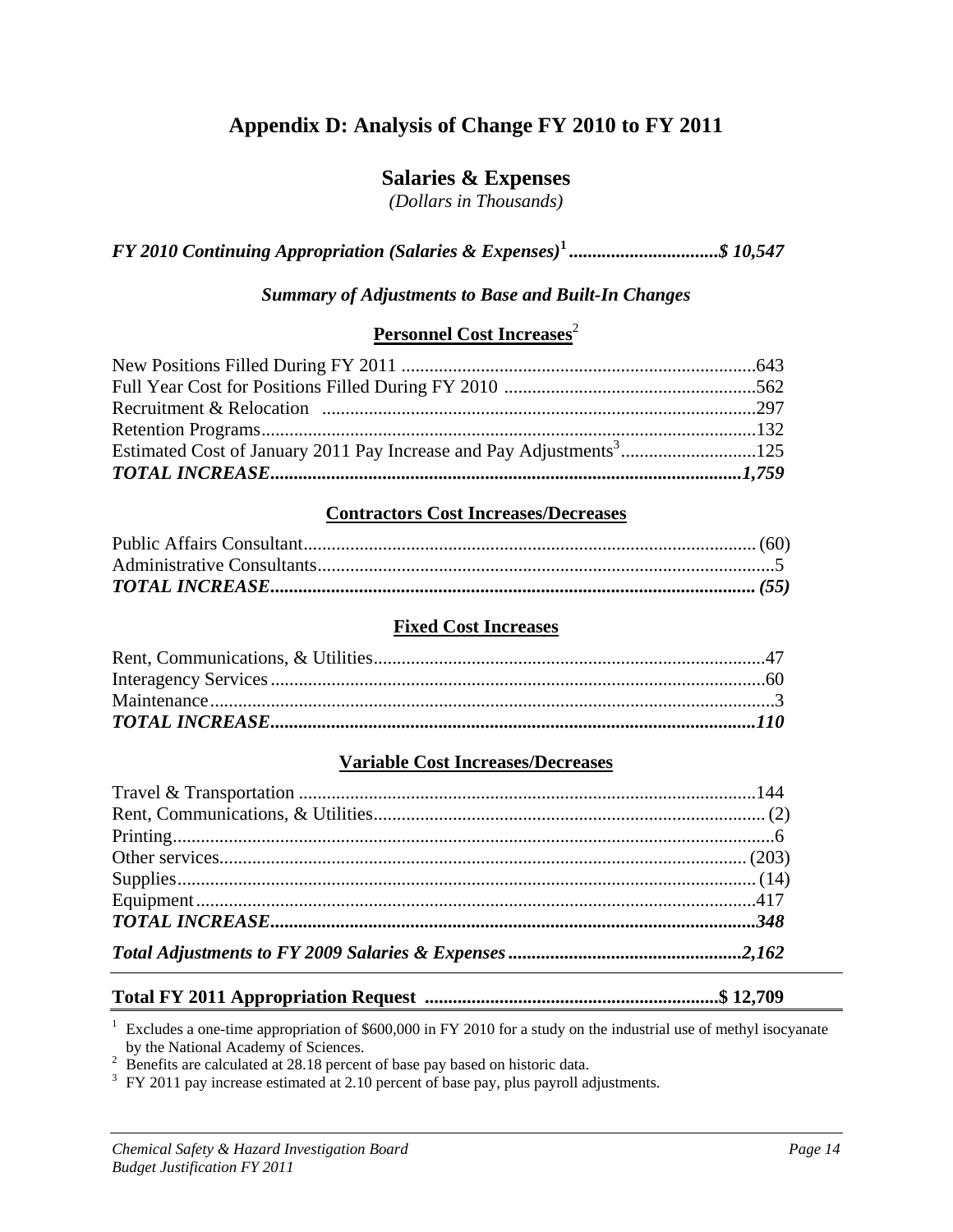# **Appendix E: Significant Adjustments to Analysis of Change FY 2010-2011**

**Personnel Costs**: The FY 2011 budget for personnel costs reflects an increase of \$1,759,000 in order to:

• Partially fund the following new positions for FY 2011:

| <b>Description</b>                                    | # Positions | Amount    |
|-------------------------------------------------------|-------------|-----------|
| Investigators for a new Houston office <sup>13</sup>  |             | \$174,243 |
| Investigators for a new assessment team <sup>14</sup> |             | 251,199   |
| Investigator/Blast Expert <sup>14</sup>               |             | 127,500   |
| Legal Assistant/Paralegal <sup>14</sup>               |             | 43,137    |
| Information Assurance Specialist <sup>14</sup>        |             | 47,254    |
| <b>Totals</b>                                         | 11          | \$643,333 |

• Provide full year costs for the following positions filled during FY 2010 (thus only partial year funding was required for FY 2010):

| <b>Description</b>               | # Positions    | <b>FY 2011</b><br><b>Increase</b> |
|----------------------------------|----------------|-----------------------------------|
|                                  |                |                                   |
| <b>Board Members</b>             | $\overline{2}$ | 145,184                           |
| Director of Operations           |                | 177,165                           |
| <b>Recommendation Specialist</b> | 1              | 15,735                            |
| Incident Screener                | 1              | 31,146                            |
| <b>Attorney Advisor</b>          | 1              | 101,065                           |
| Procurement Specialist           | 1              | 41,600                            |
| Human Resources Specialist       | 1              | 50,171                            |
| <b>Totals</b>                    | 8              | \$562,066                         |

- Provide recruitment cost for seven investigative and two administrative positions of \$70,000 and relocation cost of \$227,000 to relocate two staff to the new Houston office for a total increase of \$297,000.
- Provide funding for programs to retain and advance entry level employees. Specifically, \$132,000 to provide for structured promotion of qualified individuals.

 $\overline{a}$ <sup>13</sup> Office would be opened in July 2011

<sup>&</sup>lt;sup>14</sup> Position(s) to be filled in January 2011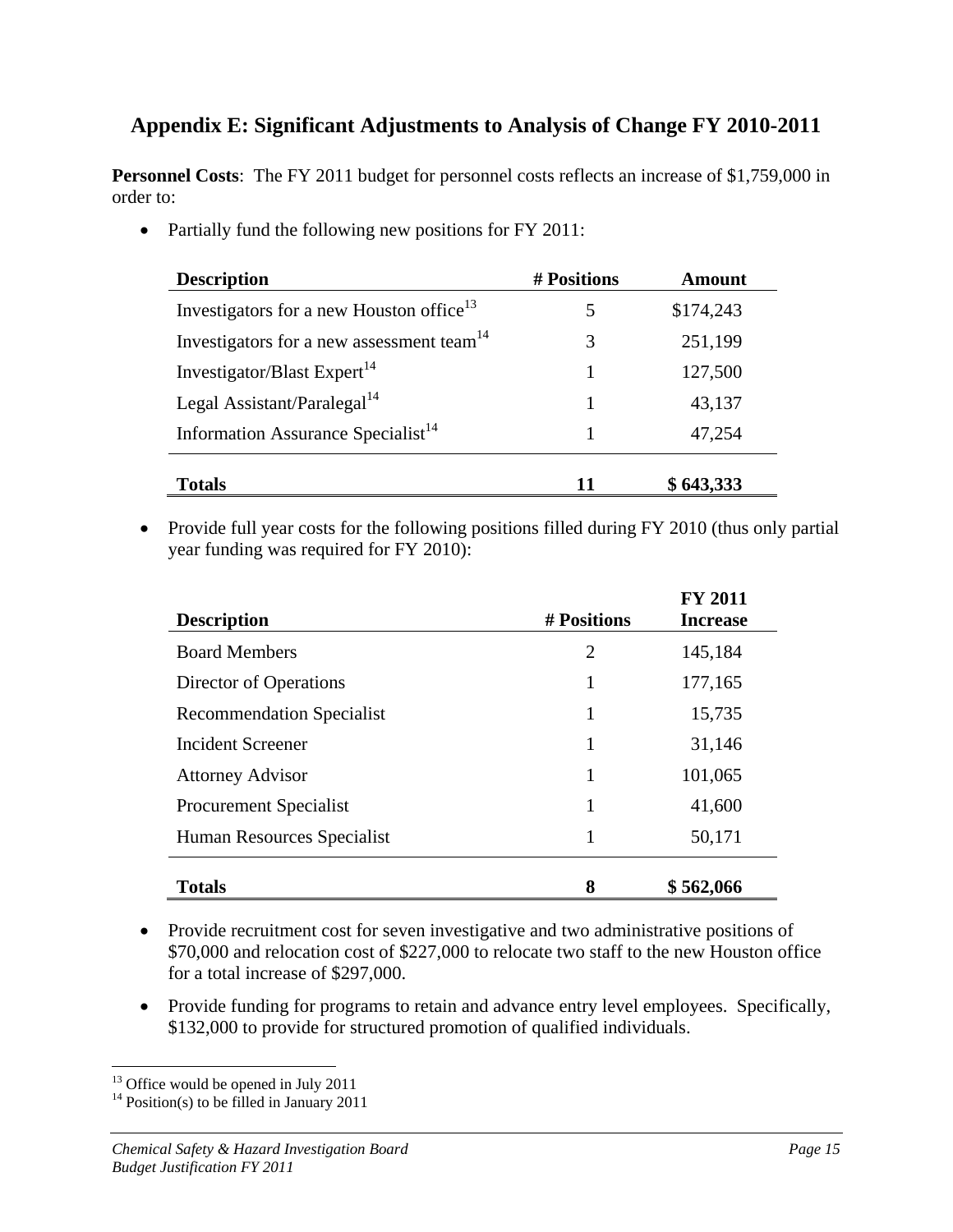• Provide for the projected January 2011 pay increase and miscellaneous payroll adjustments totaling \$125,000.

**On-Site Contractors:** The decrease of \$55,000 is a result of reduced funding for a public affairs consultant and other minor adjustments.

**Rent, Communications, & Utilities:** In anticipation of the new DC office lease we are projecting an increase of \$30,000, an increase of \$14,000 for the new Houston office along with an increase in communication cost of \$3,000.

**Interagency Services**: The increase of \$60,000 is a result of an increase of \$47,000 for our interagency agreement with the Bureau of Public Debt for our accounting, procurement, and travel services, an increase of \$10,000 for the agreement with Federal Occupational Health for physicals and the AED program, and other minor agreement adjustments.

**Travel:** The net increase of \$144,000 is a result of an increase of \$137,000 for travel related to hiring, funding for investigative travel for additional incidents of \$116,000, and a decrease of \$112,000 in transportation costs related to the FY 2010 office relocation, and other miscellaneous travel.

**Other Services**: The decrease of \$203,000 is mostly result of unallocated FY 2010 funds resulting from staffing realignment and other miscellaneous adjustments.

**Equipment:** The increase of \$417,000 is a result of funding for the IT Capital Plan of \$317,000, and equipment/furniture for the new Houston office of \$100,000.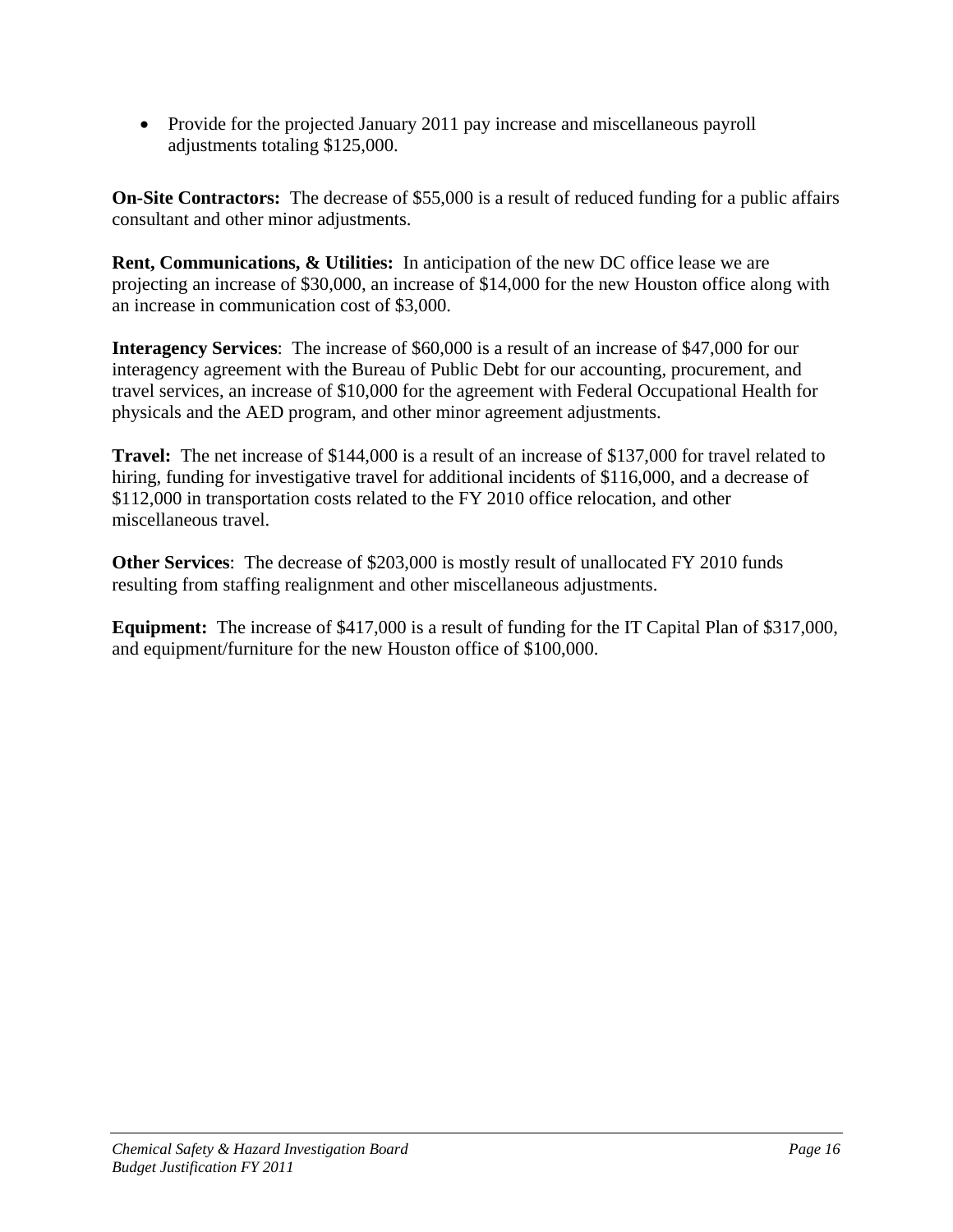# **Appendix F: CSB Appropriations by Fiscal Year**

#### **(Dollars in Millions)**

| <b>Fiscal Year</b> | <b>One-Year</b><br><b>Funds</b> | <b>Two-Year</b><br><b>Funds</b> | <b>Total</b><br><b>Funds</b> |
|--------------------|---------------------------------|---------------------------------|------------------------------|
| 1998               | \$4.00                          | \$0.00                          | \$4.00                       |
| 1999               | 6.50                            | 0.00                            | 6.50                         |
| 2000               | 7.97                            | 0.00                            | 7.97                         |
| 2001               | 4.99                            | 2.49                            | 7.48                         |
| 2002               | 5.34                            | 2.50                            | 7.84                         |
| 2003               | 7.31                            | 0.50                            | 7.81                         |
| 2004               | 8.20                            | 0.00                            | 8.20                         |
| 2005               | 9.03                            | 0.00                            | 9.03                         |
| 2006               | 9.06                            | 0.00                            | 9.06                         |
| 2007               | 9.11                            | 0.00                            | 9.11                         |
| 2008               | 9.26                            | 0.00                            | 9.26                         |
| 2009               | 10.20                           | 0.00                            | 10.20                        |
| $2010^a$           | 10.55                           | 0.00                            | 10.55                        |
| $2011^b$           | 12.71                           | 0.00                            | 12.71                        |

#### **Salaries & Expenses**

Excludes a one-time appropriation of \$600,000 in FY 2010 for a study on the industrial use of methyl isocyanate by the National Academy of Sciences.

b Request

#### **Emergency Fund**<sup>c</sup>

| <b>Fiscal Year</b> | <b>New</b><br><b>Funding</b> | Amount<br><b>Spent to Date</b> | <b>Total</b><br><b>Available</b> |
|--------------------|------------------------------|--------------------------------|----------------------------------|
| 2004               | \$0.44                       | \$0.00                         | \$0.44                           |
| 2005               | 0.40                         | 0.00                           | 0.84                             |

 $\overline{c}$  The Emergency Fund was established in FY 2004. It provides a funding mechanism so periodic accident investigation cost fluctuations can be met without delaying critical phases of the investigations. It is no-year funding, meaning it is available until expended.